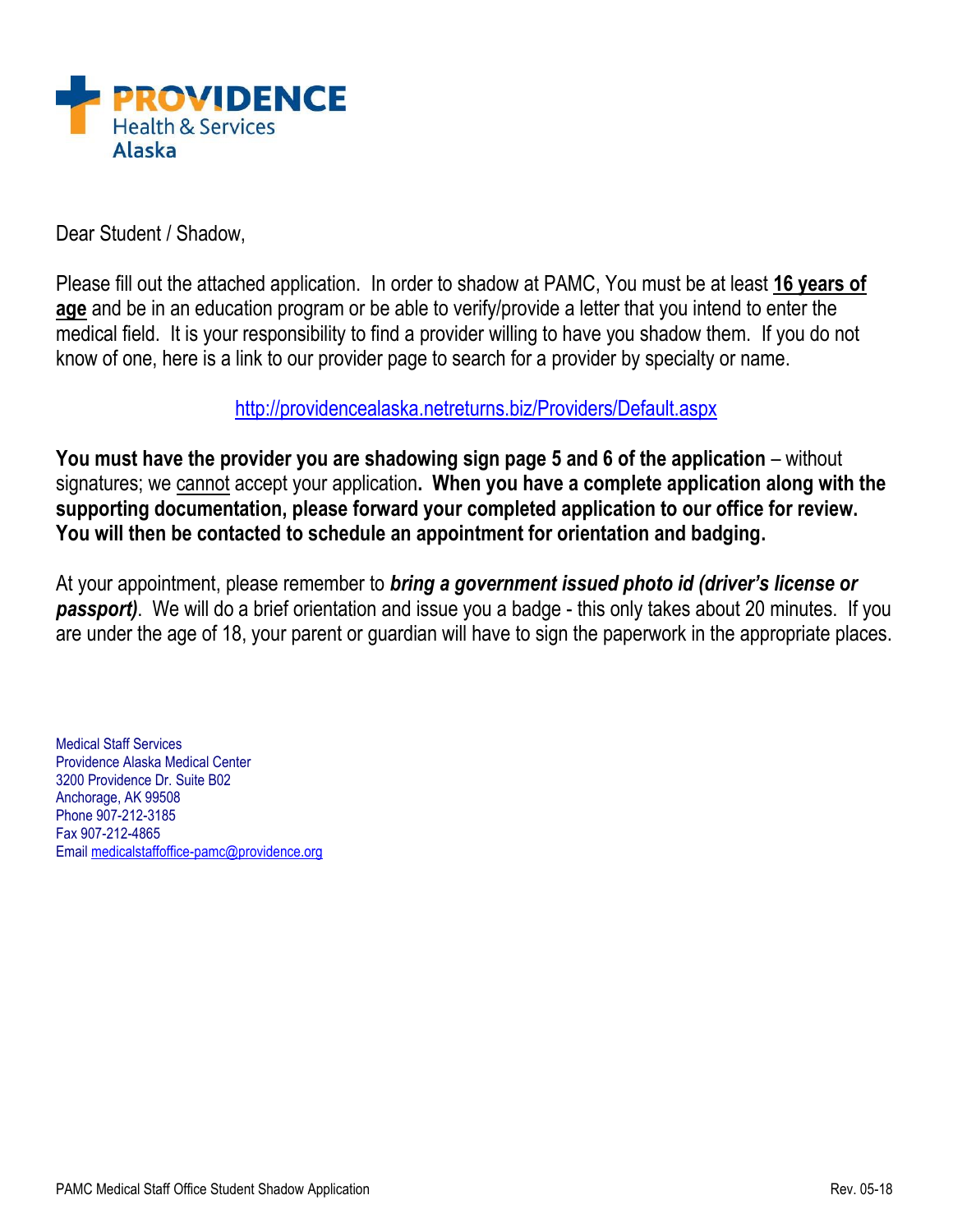

3200 Providence Drive Suite B02, Anchorage, Alaska 99508

(907) 212-3185 Phone, (907) 212-4865 Fax, [medicalstaffoffice-pamc@providence.org](mailto:medicalstaffoffice-pamc@providence.org) Email

**INSTRUCTIONS: Students and Professionals seeking to participate in the shadowing of a provider at Providence Alaska Medical Center must fill out this application and the other forms listed.**

**These forms MUST be completed and received prior to the shadowing experience.**

Clearly state Not Applicable or N/A if section or question is not relevant to you. Ensure that required documentation is attached (as listed below) and return to: Providence Alaska Medical Center Medical Staff Services Department 3200 Providence Drive Suite B02 Anchorage, AK 99508

## **Please ensure the following are included and have been completed:**

- $\Box$  Completed application
- $\Box$  Immunization Attestation form
- □ Consent and Release form
- □ Confidentiality Statement form
- $\Box$  The Supervising Provider form and Job Shadow Guidelines
- **D** Written Statement form

## **Additional Professional Reference Letter Required:**

Professional Reference (this reference must include an explanation to the purpose and reason for such a shadowing experience).

| <b>SECTION A</b>                                                            |     |                         |                              |                               |                           |
|-----------------------------------------------------------------------------|-----|-------------------------|------------------------------|-------------------------------|---------------------------|
|                                                                             |     |                         | <b>Personal Information</b>  |                               |                           |
| Last Name                                                                   |     | <b>First Name</b>       |                              | Middle Name or Middle Initial | Degree (if applicable)    |
|                                                                             |     |                         |                              |                               |                           |
| Date of Application<br>Specialty/Area During Shadowing Experience<br>Gender |     |                         |                              |                               |                           |
|                                                                             |     |                         |                              |                               | $\Box$ Male $\Box$ Female |
| Dates of Shadow                                                             |     |                         | Name of Supervising Provider |                               |                           |
| From:                                                                       | To: |                         |                              |                               |                           |
| <b>Email Address</b><br>Contact#                                            |     |                         |                              |                               |                           |
|                                                                             |     |                         |                              |                               |                           |
| <b>Home Street Address</b>                                                  |     |                         | Home City/State/Zip          |                               |                           |
|                                                                             |     |                         |                              |                               |                           |
| Date of Birth                                                               | Age | <b>Birth City/State</b> |                              | <b>Birth Country</b>          |                           |
|                                                                             |     |                         |                              |                               |                           |
| Other Names by which you have been known                                    |     |                         |                              |                               |                           |
|                                                                             |     |                         |                              |                               |                           |

| <b>SECTION B</b>                                                                                     |              |                 |  |  |
|------------------------------------------------------------------------------------------------------|--------------|-----------------|--|--|
| <b>Education and Training</b>                                                                        |              |                 |  |  |
| Education: High School, Undergraduate, etc.                                                          |              |                 |  |  |
| Name of Most Current Educational Institution Attended<br><b>Start Date</b><br><b>Graduation Date</b> |              |                 |  |  |
|                                                                                                      |              |                 |  |  |
| City/State                                                                                           | Phone Number | Degree Obtained |  |  |
|                                                                                                      |              |                 |  |  |
|                                                                                                      |              |                 |  |  |

# **PAMC SHADOW APPLICATION**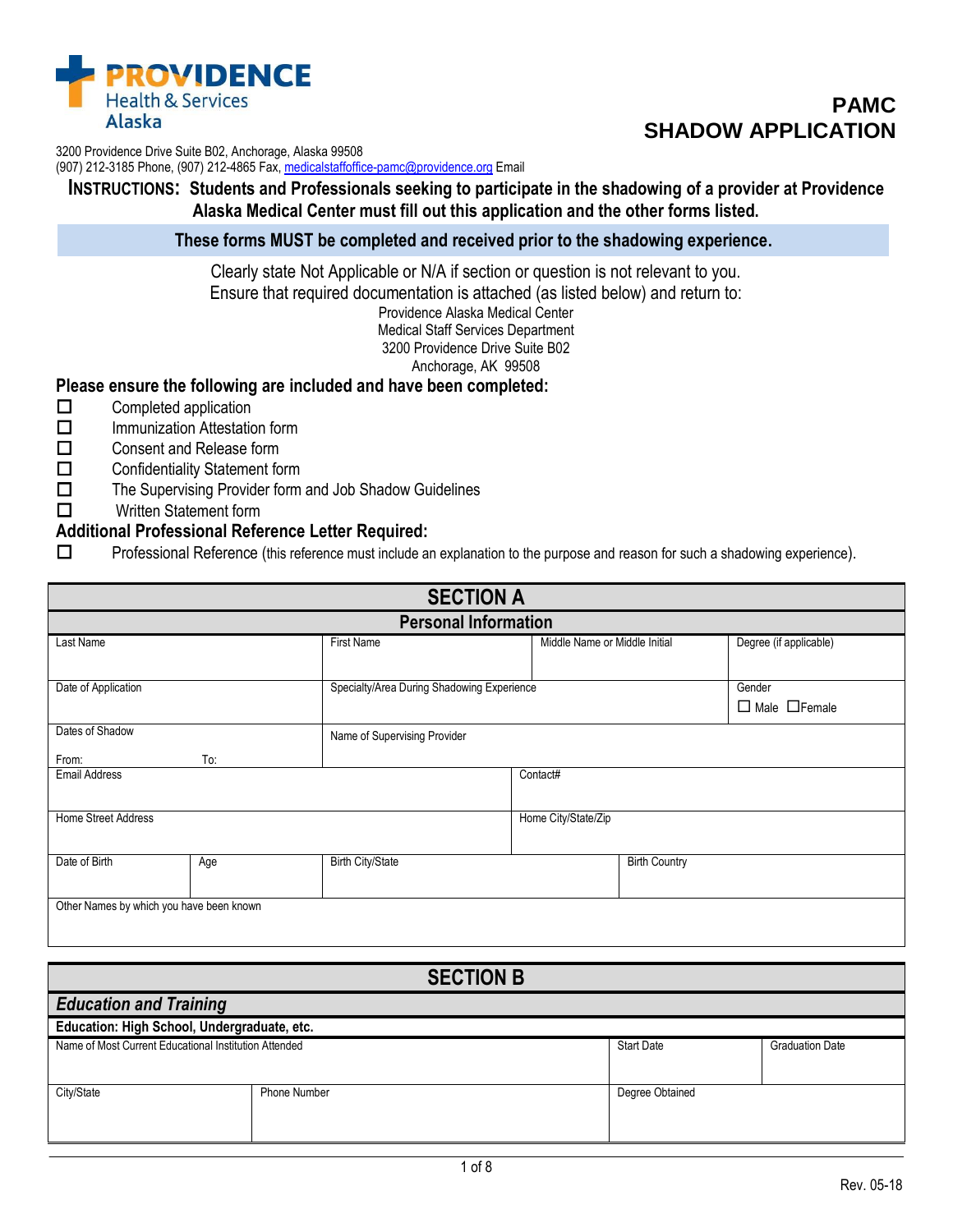| <b>Employment</b>                                                   |                     |  |                   |
|---------------------------------------------------------------------|---------------------|--|-------------------|
| Indicate Name and Position with Current Employer:                   |                     |  |                   |
| Position/Job Title<br>Name of Company/Business<br><b>Start Date</b> |                     |  |                   |
|                                                                     |                     |  |                   |
| City/State                                                          | <b>Phone Number</b> |  | Supervisor's Name |
|                                                                     |                     |  |                   |
|                                                                     |                     |  |                   |
|                                                                     |                     |  |                   |

**SECTION C** Professional References: *Include the name and a letter of reference from an individual who can attest to your professional reasons for this shadow experience. This person must have recent (within the past two years) exposure to your professional schooling.* Name of Reference

Reference's affiliation to you?

Phone Number **E-Mail Address** 

|                  | <b>SECTION D</b>                                                                                                                                                                                                                                                                                                                                                   |     |     |  |  |
|------------------|--------------------------------------------------------------------------------------------------------------------------------------------------------------------------------------------------------------------------------------------------------------------------------------------------------------------------------------------------------------------|-----|-----|--|--|
|                  | <b>Disclosure Questions</b><br>If you answer "YES" to any questions number 1 through 7, please provide details on a separate page. Include a copy of any order or settlement where applicable.                                                                                                                                                                     |     |     |  |  |
| $\mathbf{1}$ .   | Have you ever been the subject of an informal or formal hearing process at any hospital?                                                                                                                                                                                                                                                                           | ′es | No. |  |  |
| 2.               | Has any professional body, either state or federal ever sanctioned you?                                                                                                                                                                                                                                                                                            | res | No. |  |  |
| 3.               | Have you ever been convicted of, or pleaded guilty or nolo contenders to any crime other than a minor traffic violation, or are<br>charges pending against you for any such crimes by information, indictment or otherwise?                                                                                                                                        | Yes | No. |  |  |
| $\overline{4}$ . | During the last ten years, have you been under the influence of alcohol during working hours or have you used illegal drugs? If<br>"YES", please provide details.                                                                                                                                                                                                  | Yes | No. |  |  |
| 5.               | Have you ever been court-martialed, investigated, sanctioned, reprimanded or cautioned by a hospital or other healthcare<br>facility of any military agency, been involuntarily terminated or forced to resign, or have you resigned voluntarily while under<br>investigation or threat of sanction from a hospital or healthcare facility of any military agency? | Yes | No  |  |  |
| 6.               | Have you ever been diagnosed with, treated for, or are you currently inflicted by voyeurism, pedophilia, exhibitionism, or any<br>other sexual behavior disorder? ("Sexual behavior disorder" does not include or imply sexual preference.)                                                                                                                        | res | N٥  |  |  |
| 7.               | Are you currently using any chemical substance(s), legal or illegal, that in any way impairs or limits your ability to practice<br>medicine in a safe and competent manner?                                                                                                                                                                                        | Yes | No. |  |  |

The information given in or attached to this application is accurate and complete to the best of my knowledge, information and belief. By placing my signature below, I understand that this shadowing experience at Providence Alaska Medical Center is intended to be strictly observational. I understand that I am not permitted to touch patients/residents of any Providence Health & Services entity, handle patient resident care equipment and/or supplies as it relates to their care (this includes passing instruments). I understand that I am not permitted to discuss patient/resident conditions with patients/residents and/or their family members, nor am I to discuss what I have heard/seen and/or learned during my shadow experience with anyone outside of those appropriate persons in the Providence Health & Services system. I understand that my doing so, may constitute a HIPAA privacy violation.

Signature of Shadow: Notice and Shadow: New York 1999 (New York 1999) (New York 1999) (New York 1999) (New York 1999) (New York 1999) (New York 1999) (New York 1999) (New York 1999) (New York 1999) (New York 1999) (New Yor

#### **If Shadow is a minor (under 18 years of age):**

I as parent or guardian of the above named minor do hereby consent to this minor's participation in the shadow experience at Providence Alaska Medical Center. I agree to the provisions as listed above and adopt it as my own and agree to reimburse PAMC for any damage incurred by it for which this minor would be liable were he/she 18 years of age.

Signature of Parent or Guardian: <u>Date: Date: Date: Date: Date: Date: Date: Date: Date: Date: Date: Date: Date: Date: Date: Date: Date: Date: Date: Date: Date: Date: Date: Date: Date: Date: Date: Date: Date: Date: Date: Da</u>

Printed name of Parent or Guardian: University of Parent or Guardian: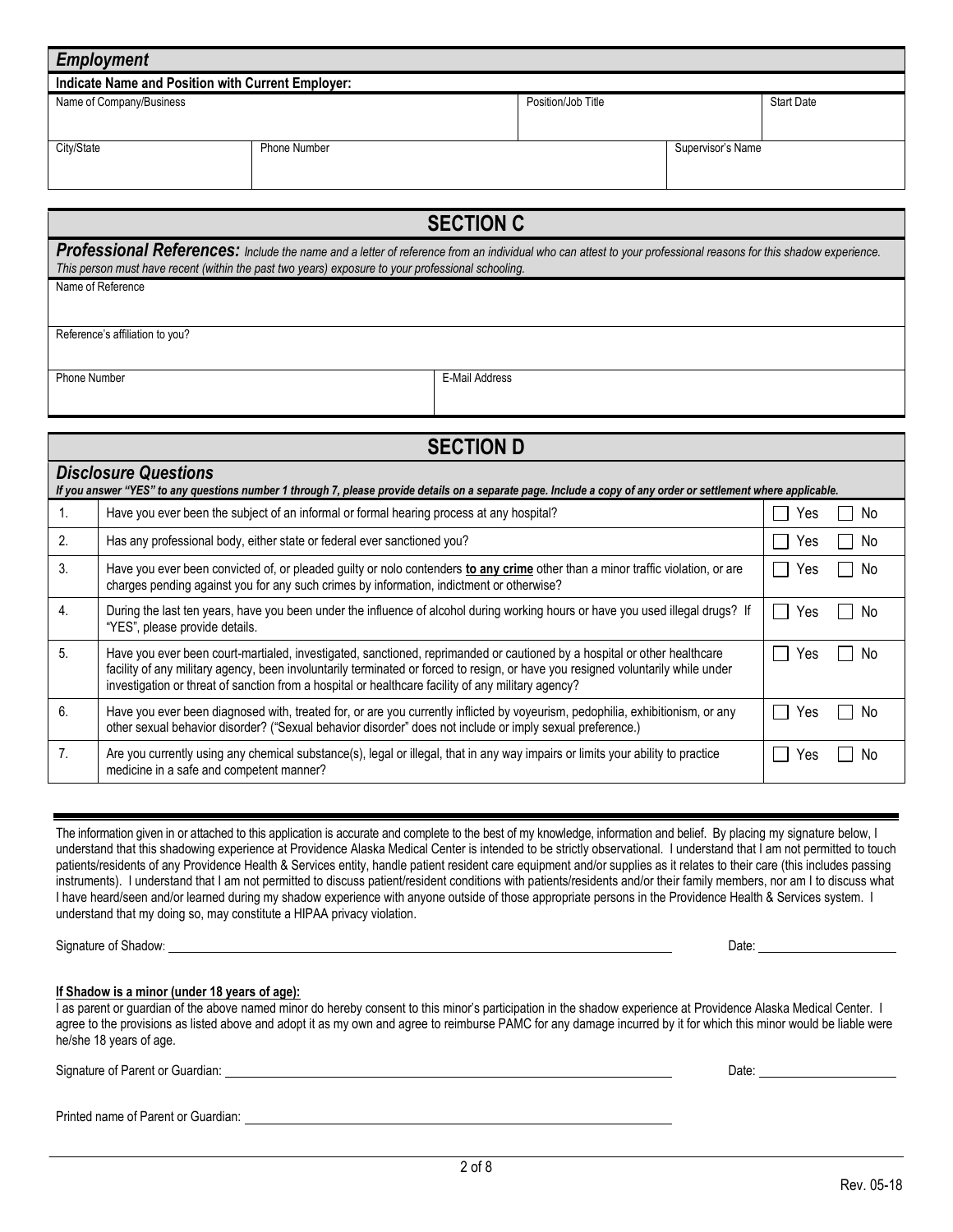

# **SECTION E: IMMUNIZATION ATTESTATION FORM**

| <b>Influenza Vaccinations</b>                                            |            |                |  |
|--------------------------------------------------------------------------|------------|----------------|--|
| Influenza Vaccination                                                    | Date:      |                |  |
| Did you receive your influenza vaccine at PAMC?                          | $\Box$ Yes | $\square$ No   |  |
| <b>OR</b>                                                                |            |                |  |
| Declination due to medical indications                                   | Date:      |                |  |
| Declination due to other reasons                                         | Date:      |                |  |
| <b>Hepatitis B Vaccinations</b>                                          |            |                |  |
| Hepatitis B Vaccination (1st, 2nd, & 3rd)                                | Date:      | Date:<br>Date: |  |
| Did you receive your Hepatitis B vaccine at PAMC?                        | $\Box$ Yes | $\square$ No   |  |
| <b>OR</b>                                                                |            |                |  |
| Hepatitis B Titer Showing Immunity                                       | Date:      |                |  |
| <b>MMR Vaccinations</b>                                                  |            |                |  |
| MMR (Measles, Mumps, Rubella) Vaccination (1st & 2nd)                    | Date:      | Date:          |  |
| Did you receive your MMR vaccine at PAMC?                                | $\Box$ Yes | $\Box$ No      |  |
| <b>OR</b>                                                                |            |                |  |
| <b>MMR Titer Showing Immunity</b>                                        | Date:      |                |  |
| <b>Varicella Vaccinations</b>                                            |            |                |  |
| Chicken Pox (Varicella) Vaccination (1st & 2nd)                          | Date:      | Date:          |  |
| Did you receive your Varicella vaccine at PAMC?                          | $\Box$ Yes | $\square$ No   |  |
| <b>OR</b>                                                                |            |                |  |
| Varicella Titer Showing Immunity                                         | Date:      |                |  |
| <b>TB Tests</b>                                                          |            |                |  |
| 2 Non-reactive TB tests (0 mm PPD) (1st & 2nd) within the past 12 months | Date:      | Date:          |  |
| <b>OR</b>                                                                |            |                |  |
| Negative QuantiFERON-TB Gold Blood Test within the past 12 months        | Date:      |                |  |
| <b>OR</b>                                                                |            |                |  |
| If positive TB test; medical clearance, including x-ray result           | Date:      |                |  |
| Did you receive any of these tests at PAMC?                              | $\Box$ Yes | $\Box$ No      |  |

Printed name of School Nurse or Health Care Provider Nurse of School Nurse or Health Care Provider

Signature of School Nurse or Health Care Provider

## **If you have printed copies of your immunization records from your health care provider's office that can be taken in replacement of the signatures.**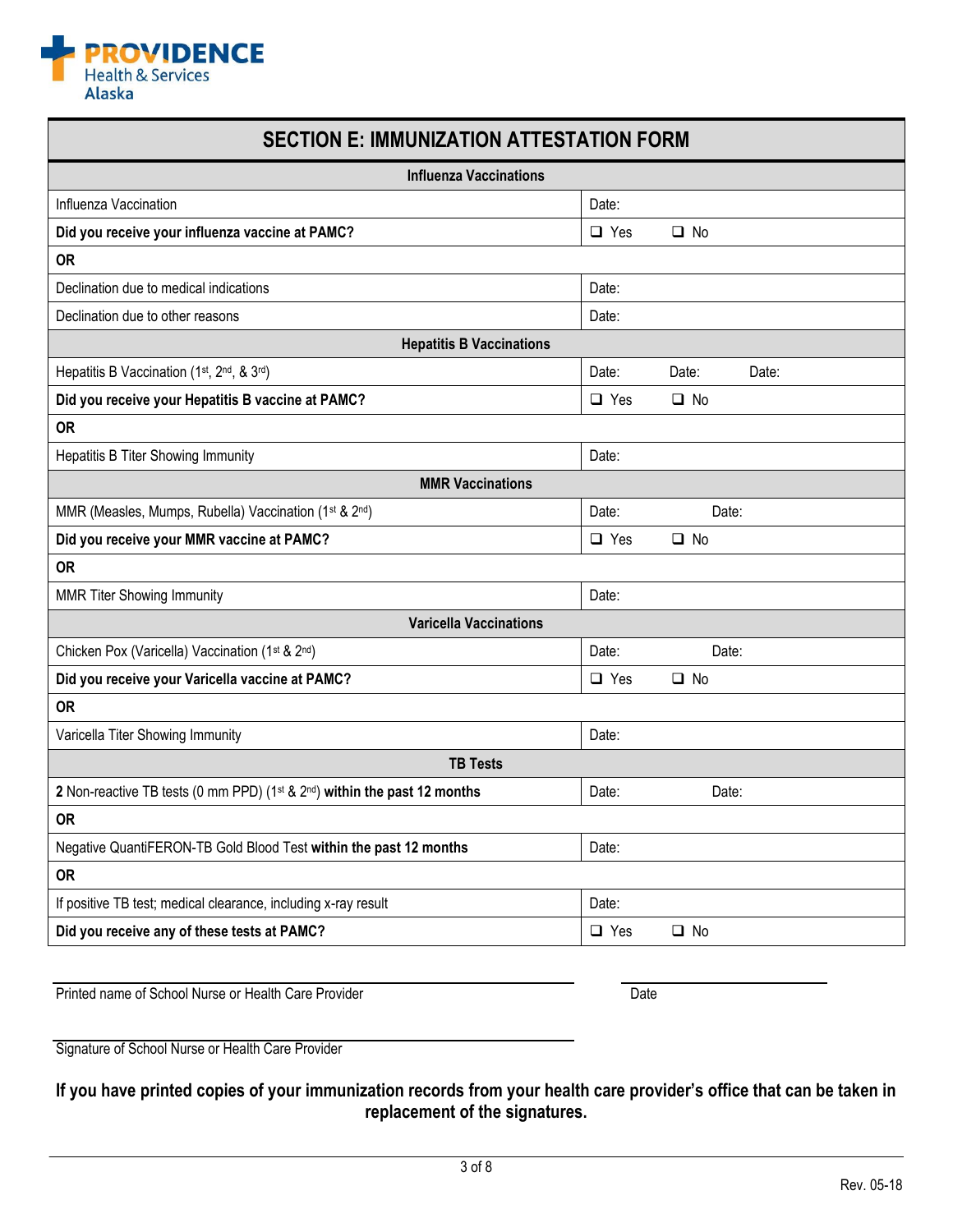## **SECTION F**

## *Attestation and Consent & Release from Liability*

## **PHS CENTRALIZED VERIFICATION SERVICE**

I hereby apply to participate in a shadowing experience approved by the Medical Staff of Providence Alaska Medical Center. In return for my application being considered, I agree to be legally bound to the following terms and conditions:

- 1. To the fullest extent permitted by law, I extend immunity to, release from any and all liability, and agree not to sue any of the following entities or individuals if their actions are done in good faith:
	- (a) The Medical Center;
	- (b) Any authorized representatives of the Medical Center; and
	- (c) Any person providing information to or receiving information from the Medical Center, for any actions or communications relating to my application or any other professional review activity.
	- (d) The Board of Directors of Providence Health & Services acting as a review organization in the credentialing process.
- 2. In consideration of PAMC permitting me to participate in a voluntary learning experience, I agree:
- 3. I, for myself, my heirs, administrators, executors and assignees, hereby covenant and agree that I will never institute, prosecute, or in any way aid in the institution or prosecution of any demand, claim, or suit against PAMC and/or its agents or employees, acting officially or otherwise, for any loss, damage, or injury to my person or property which may occur from any cause whatsoever as a result of my participation in the activities at PAMC or going to or from the facility.
- 4. If I should demand, claim, sue, or aid in any way such a demand, claim, suit, I agree to indemnify PAMC all damages, expenses, and costs it may incur as a result thereof.
- 5. I authorize PAMC and authorized persons to share information with each other and consult with third parties regarding my competence, professional conduct, character, ethics, behavior, or other matters bearing on my qualifications.
- 6. The term "authorized representatives" means any persons who have any responsibility for obtaining or evaluating my credentials, acting upon my application or conducting professional review activity for any of the above referenced organizations, including governing body members, employees, medical staff or committee members, consultants and attorneys.
- 7. The term "professional review activity" means any action or communication by PAMC or any of the organizations or persons referenced above related to any: (a) Determination as to whether I may be a shadow at PAMC;
- 8. I hereby certify that:
	- (a) I have never been convicted of any criminal felony or misdemeanor relating to the practice of my profession; any other health care related matters, third-party reimbursement, or controlled substance violations.
	- (b) I have never been diagnosed with, treated for, or are you currently inflicted by voyeurism, pedophilia, exhibitionism, or any other sexual behavior disorder?
	- (c) I am not using any illegal drugs or any other substance that would impair my ability to perform those essential functions.
- 9. I understand and agree that I may be held liable for any damages or loss to PAMC, which is caused, by my negligence, willful conduct, dishonesty or fraud.
- 10. Any misrepresentation, misstatement, or omission from this application, whether intentional or not, is cause for the immediate cessation of the processing of this application and no further processing shall occur, and my shadow experience will be denied. Upon subsequent discovery of such misrepresentation, misstatement, or omission, my shadow experience will be immediately ended.
- 11. I have read and fully understand the foregoing instrument and agree to the same by affixing my signature.

| Signature of Shadow: | Date: |
|----------------------|-------|
| Printed Name:        |       |

#### **If Shadow is a minor (under 18 years of age)**:

I as parent or guardian of the above named minor do hereby consent to this minor's participation in the shadow experience at Providence Alaska Medical Center. I agree to the provisions as listed above and adopt it as my own and agree to reimburse PAMC for any damage incurred by it for which this minor would be liable were he/she 18 years of age.

Signature of Parent or Guardian: Date: Date: Date: Date: Date: Date: Date: Date: Date: Date: Date: Date: Date: Date: Date: Date: Date: Date: Date: Date: Date: Date: Date: Date: Date: Date: Date: Date: Date: Date: Date: Dat

Printed name of Parent or Guardian: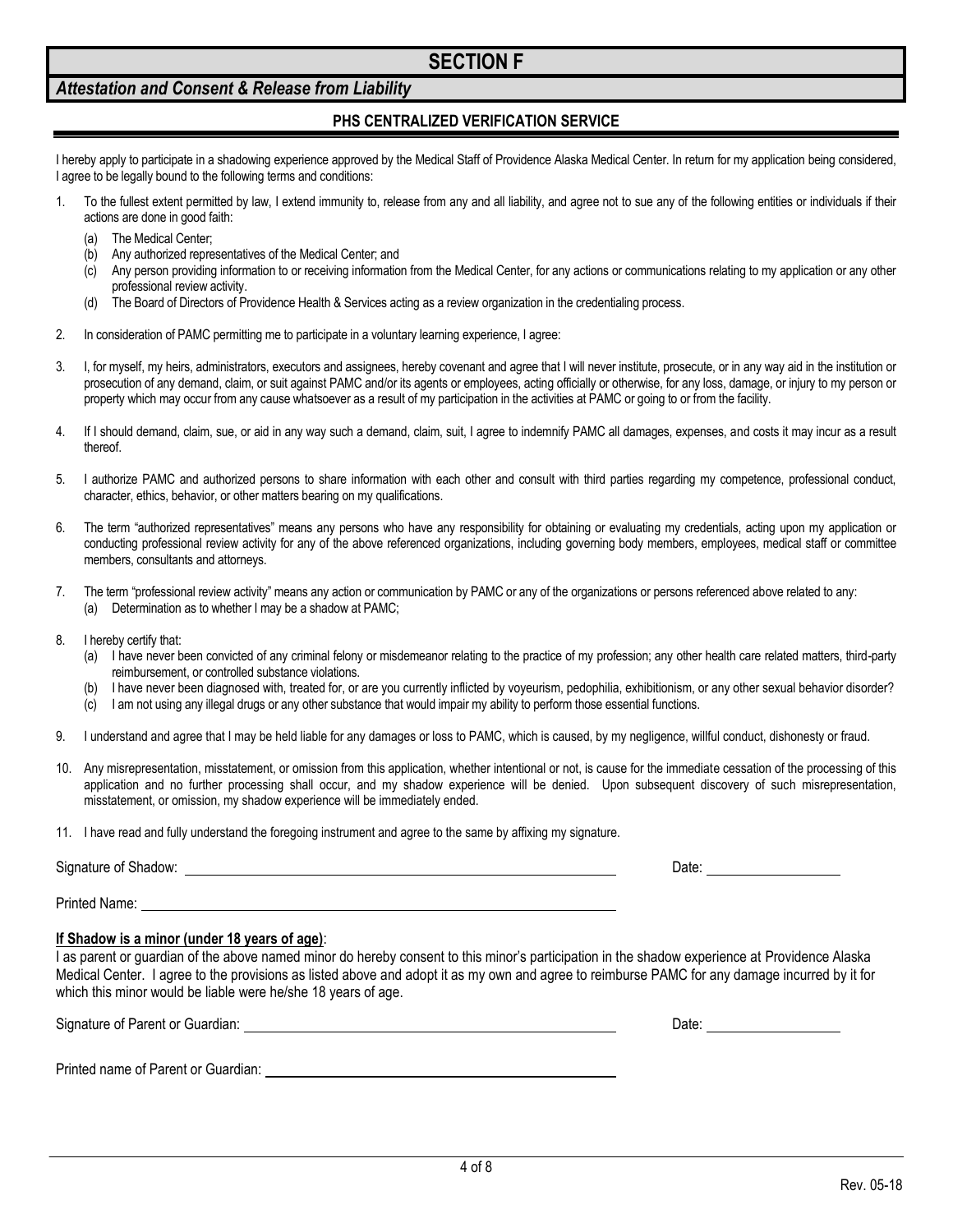# **SECTION G**

# **Guidelines for Practicing Confidentiality**

- Information about patients should not be discussed at breaks or meal times in a public setting.
- Patient information should not be discussed with health care workers not directly involved in their care.
- Medical and nursing records should not be left at any location where unauthorized personnel can see them.
- Patients must give permission for information (such as diagnosis) to be revealed to anyone. A patient may withdraw permission at any time. Such permission must be documented in the medical record of the patient.
- Patient information should not be discussed where it can be overheard by visitors and/or the public.
- When a patient is your neighbor or friend, you should be particularly careful not to reveal any information to mutual friends.
- No information about patients should be revealed to reporters, press, or media.
- Interviews with confused or disoriented patients are not permitted without family and/or provider's permission.

# **CONFIDENTIALITY AGREEMENT**

I, \_\_\_\_\_\_\_\_\_\_\_\_\_\_\_\_\_\_\_\_\_\_\_\_\_\_\_\_\_\_\_\_\_\_\_\_\_\_\_\_\_\_\_\_\_, have read the guidelines above and agree to abide by them and do hereby agree to keep all information obtained regarding patients and/or provider's confidential. I hereby agree not to discuss any information obtained during the course of this job with persons outside the medical center. I release Providence Alaska Medical Center and its representatives of any liability arising from a breach of confidentiality caused by myself.

Printed name:

#### **If Shadow is a minor (under 18 years of age)**:

I as parent or guardian of the above named minor do hereby consent to this minors participation in the shadow experience at Providence Alaska Medical Center. I agree to the provisions as listed above and adopt it as my own and agree to reimburse PAMC for any damage incurred by it for which this minor would be liable were he/she 18 years of age.

Signature of Parent or Guardian:  $\Box$  Date:  $\Box$  Date:  $\Box$  Date:  $\Box$ 

Printed name of Parent or Guardian: \_\_\_\_\_\_\_\_\_\_\_

#### **Supervising Provider**:

I as the supervising provider of the above named individual and do hereby agree that I have read the guidelines above and agree to abide by them. I hereby agree not to discuss any information obtained during the course of this experience with the shadow, unless permission has been granted by the patient and documented in the medical record of the patient. I release Providence Alaska Medical Center and its representatives of any liability arising from a breach of confidentiality caused by myself.

**Signature of Supervising Provider**: Date:

**Printed name of Supervising Provider**:

Signature: 2008. In the set of the set of the set of the set of the set of the Signature: 2018. In the set of the set of the set of the set of the set of the set of the set of the set of the set of the set of the set of th

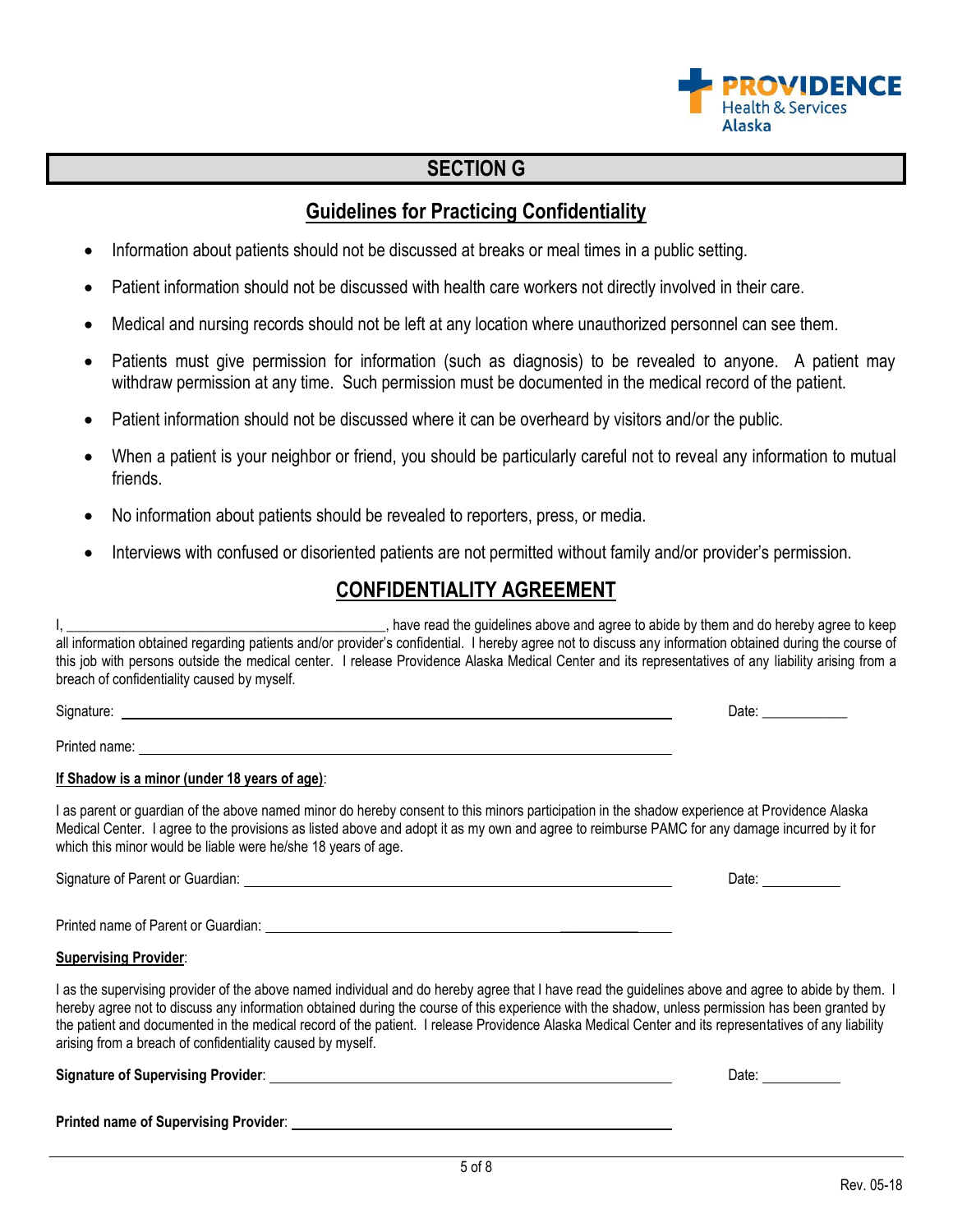| <b>SECTION H</b><br>This form must be returned to the Medical Staff Office prior to your shadow experience.                                                                                                                                                                                                                                                      |                                                                                                                                                                                                                                                                                                                                                                                                                                                                                                                                                                                                                                                                                                                                                                                                                                                                                                                                                                                                                                                                                                                                                           |  |  |
|------------------------------------------------------------------------------------------------------------------------------------------------------------------------------------------------------------------------------------------------------------------------------------------------------------------------------------------------------------------|-----------------------------------------------------------------------------------------------------------------------------------------------------------------------------------------------------------------------------------------------------------------------------------------------------------------------------------------------------------------------------------------------------------------------------------------------------------------------------------------------------------------------------------------------------------------------------------------------------------------------------------------------------------------------------------------------------------------------------------------------------------------------------------------------------------------------------------------------------------------------------------------------------------------------------------------------------------------------------------------------------------------------------------------------------------------------------------------------------------------------------------------------------------|--|--|
|                                                                                                                                                                                                                                                                                                                                                                  | <b>Guidelines for Shadows and</b>                                                                                                                                                                                                                                                                                                                                                                                                                                                                                                                                                                                                                                                                                                                                                                                                                                                                                                                                                                                                                                                                                                                         |  |  |
|                                                                                                                                                                                                                                                                                                                                                                  | <b>Supervising Provider Form</b>                                                                                                                                                                                                                                                                                                                                                                                                                                                                                                                                                                                                                                                                                                                                                                                                                                                                                                                                                                                                                                                                                                                          |  |  |
| Name of Shadow                                                                                                                                                                                                                                                                                                                                                   | Name of Supervising Provider (Must be a member of the ACTIVE Medical Staff at PAMC)                                                                                                                                                                                                                                                                                                                                                                                                                                                                                                                                                                                                                                                                                                                                                                                                                                                                                                                                                                                                                                                                       |  |  |
|                                                                                                                                                                                                                                                                                                                                                                  |                                                                                                                                                                                                                                                                                                                                                                                                                                                                                                                                                                                                                                                                                                                                                                                                                                                                                                                                                                                                                                                                                                                                                           |  |  |
| Dates of Shadow experience (90 day period)                                                                                                                                                                                                                                                                                                                       | Supervising Provider's Department / Specialty                                                                                                                                                                                                                                                                                                                                                                                                                                                                                                                                                                                                                                                                                                                                                                                                                                                                                                                                                                                                                                                                                                             |  |  |
| <b>Guidelines for Student Shadows</b>                                                                                                                                                                                                                                                                                                                            |                                                                                                                                                                                                                                                                                                                                                                                                                                                                                                                                                                                                                                                                                                                                                                                                                                                                                                                                                                                                                                                                                                                                                           |  |  |
| $\bullet$                                                                                                                                                                                                                                                                                                                                                        | The Job Shadow must be referred by an appropriate source (i.e., active medical staff member, school counselor, teacher, program, etc.)                                                                                                                                                                                                                                                                                                                                                                                                                                                                                                                                                                                                                                                                                                                                                                                                                                                                                                                                                                                                                    |  |  |
| $\bullet$                                                                                                                                                                                                                                                                                                                                                        | The Job Shadow must meet with a staff member from the Medical Staff Services Department prior to their shadow experience to discuss the purpose<br>of the experience. Individual will receive a brief orientation to PAMC, which will include general information, opportunities and expectations.                                                                                                                                                                                                                                                                                                                                                                                                                                                                                                                                                                                                                                                                                                                                                                                                                                                        |  |  |
| $\bullet$                                                                                                                                                                                                                                                                                                                                                        | Job Shadow is required to provide written statement releasing liability for Providence Alaska Medical Center. If under 18 years of age, a signed<br>consent from parent/legal guardian prior to job shadow experience stating the release of liability for PAMC and permitting the learning experience.                                                                                                                                                                                                                                                                                                                                                                                                                                                                                                                                                                                                                                                                                                                                                                                                                                                   |  |  |
| $\bullet$<br>requirements prior to the job shadow experience.                                                                                                                                                                                                                                                                                                    | Job Shadow must review and sign confidentiality agreement, HIPAA (Health Insurance Portability and Accountability Act), and met immunization                                                                                                                                                                                                                                                                                                                                                                                                                                                                                                                                                                                                                                                                                                                                                                                                                                                                                                                                                                                                              |  |  |
| Job Shadow while participating in this job shadow experience is expected to:<br>$\bullet$                                                                                                                                                                                                                                                                        | Wear visitor identification badge at all times when shadowing in a visible location on your person.                                                                                                                                                                                                                                                                                                                                                                                                                                                                                                                                                                                                                                                                                                                                                                                                                                                                                                                                                                                                                                                       |  |  |
| $\circ$<br>$\circ$                                                                                                                                                                                                                                                                                                                                               | Adhere to the Providence Code of Conduct Policy and maintain appropriate behavior while in the facility                                                                                                                                                                                                                                                                                                                                                                                                                                                                                                                                                                                                                                                                                                                                                                                                                                                                                                                                                                                                                                                   |  |  |
| Adhere to PAMC's mission and core values.<br>$\circ$                                                                                                                                                                                                                                                                                                             |                                                                                                                                                                                                                                                                                                                                                                                                                                                                                                                                                                                                                                                                                                                                                                                                                                                                                                                                                                                                                                                                                                                                                           |  |  |
| Respect patient's/resident's rights and privacy.<br>$\circ$                                                                                                                                                                                                                                                                                                      |                                                                                                                                                                                                                                                                                                                                                                                                                                                                                                                                                                                                                                                                                                                                                                                                                                                                                                                                                                                                                                                                                                                                                           |  |  |
| Dress in appropriate attire for PAMC (no jeans permitted)<br>$\circ$<br>Tattoos must be covered by clothing at all times.<br>$\circ$                                                                                                                                                                                                                             |                                                                                                                                                                                                                                                                                                                                                                                                                                                                                                                                                                                                                                                                                                                                                                                                                                                                                                                                                                                                                                                                                                                                                           |  |  |
| $\circ$                                                                                                                                                                                                                                                                                                                                                          | Only pierced ears on the lower lobe of the ear are permitted on a person. All other piercing jewelry must be removed.                                                                                                                                                                                                                                                                                                                                                                                                                                                                                                                                                                                                                                                                                                                                                                                                                                                                                                                                                                                                                                     |  |  |
| $\bullet$                                                                                                                                                                                                                                                                                                                                                        | The Job Shadow experience is intended to be strictly observational. Shadows are not permitted to touch patients/residents, handle patient/resident<br>care equipment, supplies or to hand instruments under any circumstance. Shadows are not allowed to write in a patients chart or to discuss a patient<br>as it related to their care. Nor may they discuss the patient/residents conditions with patients/residents family or anyone else in the room.                                                                                                                                                                                                                                                                                                                                                                                                                                                                                                                                                                                                                                                                                               |  |  |
| $\bullet$                                                                                                                                                                                                                                                                                                                                                        | Permission must be granted by the patient and/or the family/guardian of the patient for the shadow to observe.                                                                                                                                                                                                                                                                                                                                                                                                                                                                                                                                                                                                                                                                                                                                                                                                                                                                                                                                                                                                                                            |  |  |
| guidelines listed above.                                                                                                                                                                                                                                                                                                                                         | The information given in or attached to this application is accurate and complete to the best of my knowledge, information and belief. By placing my signature below, I<br>understand that this shadowing experience at Providence Alaska Medical Center is intended to be strictly observational. I understand and will abide by the                                                                                                                                                                                                                                                                                                                                                                                                                                                                                                                                                                                                                                                                                                                                                                                                                     |  |  |
| Signature of Shadow:                                                                                                                                                                                                                                                                                                                                             | Date:                                                                                                                                                                                                                                                                                                                                                                                                                                                                                                                                                                                                                                                                                                                                                                                                                                                                                                                                                                                                                                                                                                                                                     |  |  |
| If Shadow is a minor (under 18 years of age):                                                                                                                                                                                                                                                                                                                    |                                                                                                                                                                                                                                                                                                                                                                                                                                                                                                                                                                                                                                                                                                                                                                                                                                                                                                                                                                                                                                                                                                                                                           |  |  |
| I as parent or guardian of the above named minor do hereby consent to this minors participation in the shadow experience at Providence Alaska Medical Center. I<br>agree to the provisions as listed above and adopt it as my own and agree to reimburse PAMC for any damage incurred by it for which this minor would be liable<br>were he/she 18 years of age. |                                                                                                                                                                                                                                                                                                                                                                                                                                                                                                                                                                                                                                                                                                                                                                                                                                                                                                                                                                                                                                                                                                                                                           |  |  |
| Signature of Parent or Guardian: Call 2014 19:30 19:30 19:30 19:30 19:30 19:30 19:30 19:30 19:30 19:30 19:30 1                                                                                                                                                                                                                                                   |                                                                                                                                                                                                                                                                                                                                                                                                                                                                                                                                                                                                                                                                                                                                                                                                                                                                                                                                                                                                                                                                                                                                                           |  |  |
|                                                                                                                                                                                                                                                                                                                                                                  |                                                                                                                                                                                                                                                                                                                                                                                                                                                                                                                                                                                                                                                                                                                                                                                                                                                                                                                                                                                                                                                                                                                                                           |  |  |
| <b>Supervising Provider Attestation:</b><br>understand I am responsible to provide written notification to the Medical Staff Office that the relationship has changed.                                                                                                                                                                                           | As supervising provider for this shadow, I will assume the responsibility for the shadow at PAMC. By placing my signature below, I understand that this<br>shadowing experience at PAMC is intended to be strictly observational. I understand that the shadow is not permitted to touch patients/residents of any<br>Providence Health & Services entity, handle patient resident care equipment and/or supplies as it relates to their care (this includes passing instruments). I<br>understand that the shadow is not permitted to discuss patient/resident conditions with patients/residents and/or their family members, nor are they to discuss<br>what he/she have heard/seen and/or learned during their shadow experience with anyone outside of those appropriate persons in the Providence Health &<br>Services system. I understand that his/her doing so, may constitute a HIPAA privacy violation. I understand I have full responsibility for all actions or omissions<br>of this shadow at PAMC. I understand I am responsible for the active supervision of this shadow. Should my supervising relationship with this Shadow change, I |  |  |
| <b>Signature of Supervising Provider</b>                                                                                                                                                                                                                                                                                                                         | Date                                                                                                                                                                                                                                                                                                                                                                                                                                                                                                                                                                                                                                                                                                                                                                                                                                                                                                                                                                                                                                                                                                                                                      |  |  |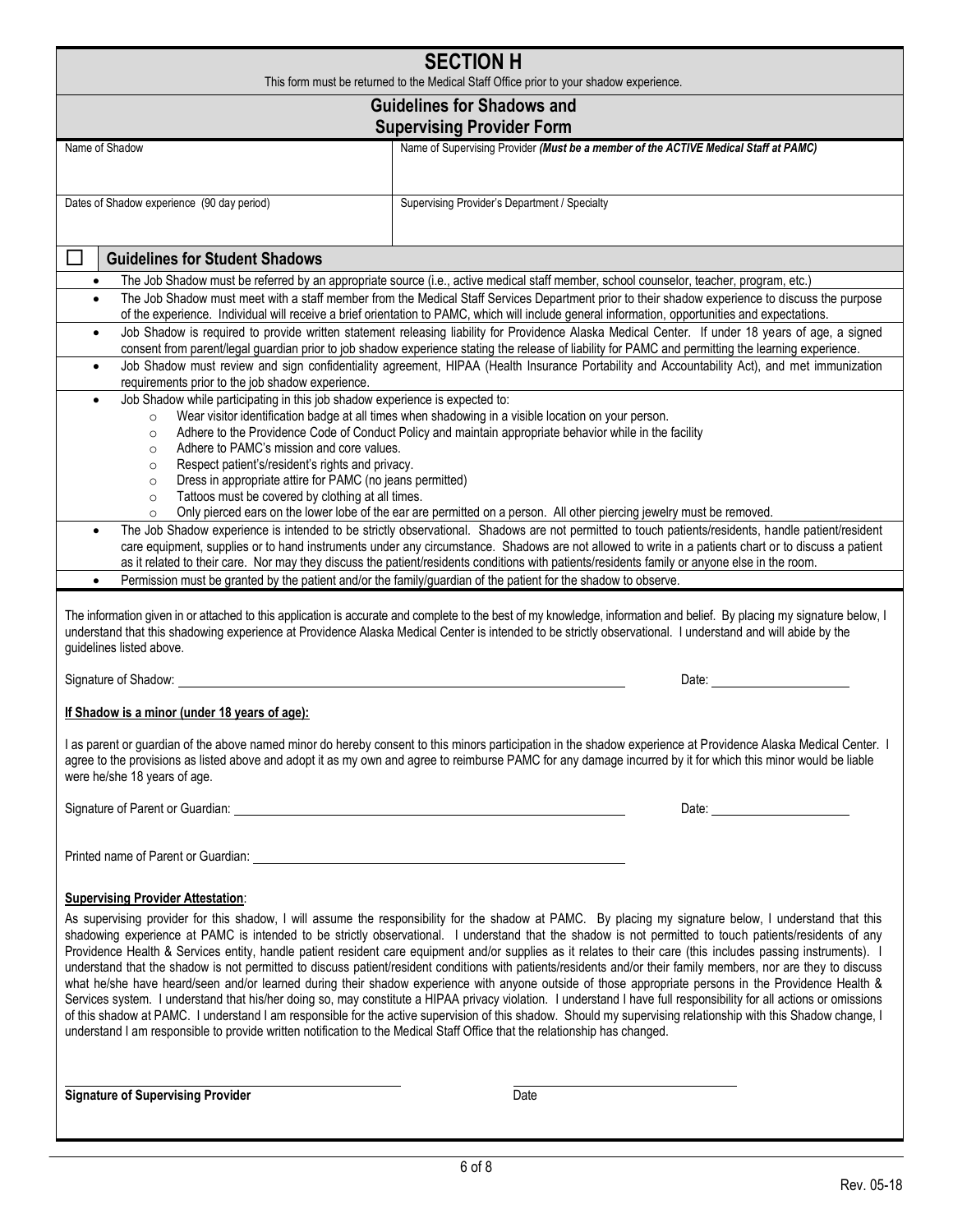



# **Providence Health & Services – Visitor & Temporary Staff Information Regarding Health Insurance Portability and Accountability Act (HIPAA)**

**HIPAA is a federal law that was passed in August 1996**. Providence Health & Services Alaska (PHSA) must comply with HIPAA and as a temporary PHSA worker or visitor who may be exposed to patient information you are responsible for understanding and upholding this law. If you have questions or are unsure of the appropriate way to proceed please ask the department manager or your immediate supervisor.

**Protected Health Information (PHI)**: Information that relates to the past, present or future physical or behavioral condition, care or payment of a patient and which identifies or could be used to identify a patient. It includes information in any form or media, including oral, written or electronic.

#### **What You Need to Do**:

- Access only the minimum amount of PHI needed to perform your job.
- Do not look up PHI about yourself or for family members, friends or neighbors.
- Do not talk about patients' PHI with family members, friends or neighbors.
- Be aware of how you handle PHI in the course of your assignments.
- Be aware of who can hear your conversations.
- Dispose of paper PHI by shredding it or by placing it in secure recycling bins.
- Dispose of electronic PHI in a manner that will render the data unrecoverable.
- Never share or post passwords.
- Log off before leaving your workstation.

#### **Privacy Rule**:

- Gives patients more control over their PHI.
- Sets boundaries on use and release of PHI.
- $\blacksquare$  Holds violators accountable with civil/criminal penalties.
- Allows some leeway for disclosing PHI in the best interest of the public.
- Enables patients to find out how their PHI may be used and disclosed.
- Limits release of PHI to the minimum needed for the purpose of the disclosure.

**Criminal and Civil Sanctions**: There are federal penalties for violation of HIPAA standards. These penalties could potentially be applied to both Providence Health & Services in Alaska and you as an individual.

**How to Report Privacy Concerns**: We appreciate your participation in helping us protect and keep patients PHI confidential. If you notice an area that needs improvement concerning patient confidentially, please report it to the department manager or contact the Alaska region concern line to report issues to the Privacy Officer at 1-800-510-3375.

I understand & will abide to these standards:

| <b>Shadow Signature</b>                           | <b>Date</b> |
|---------------------------------------------------|-------------|
| <b>Shadow Printed Name</b>                        |             |
| <b>Parent or Guardian Signature (if minor)</b>    | <b>Date</b> |
| <b>Parent or Guardian Printed Name (if minor)</b> |             |